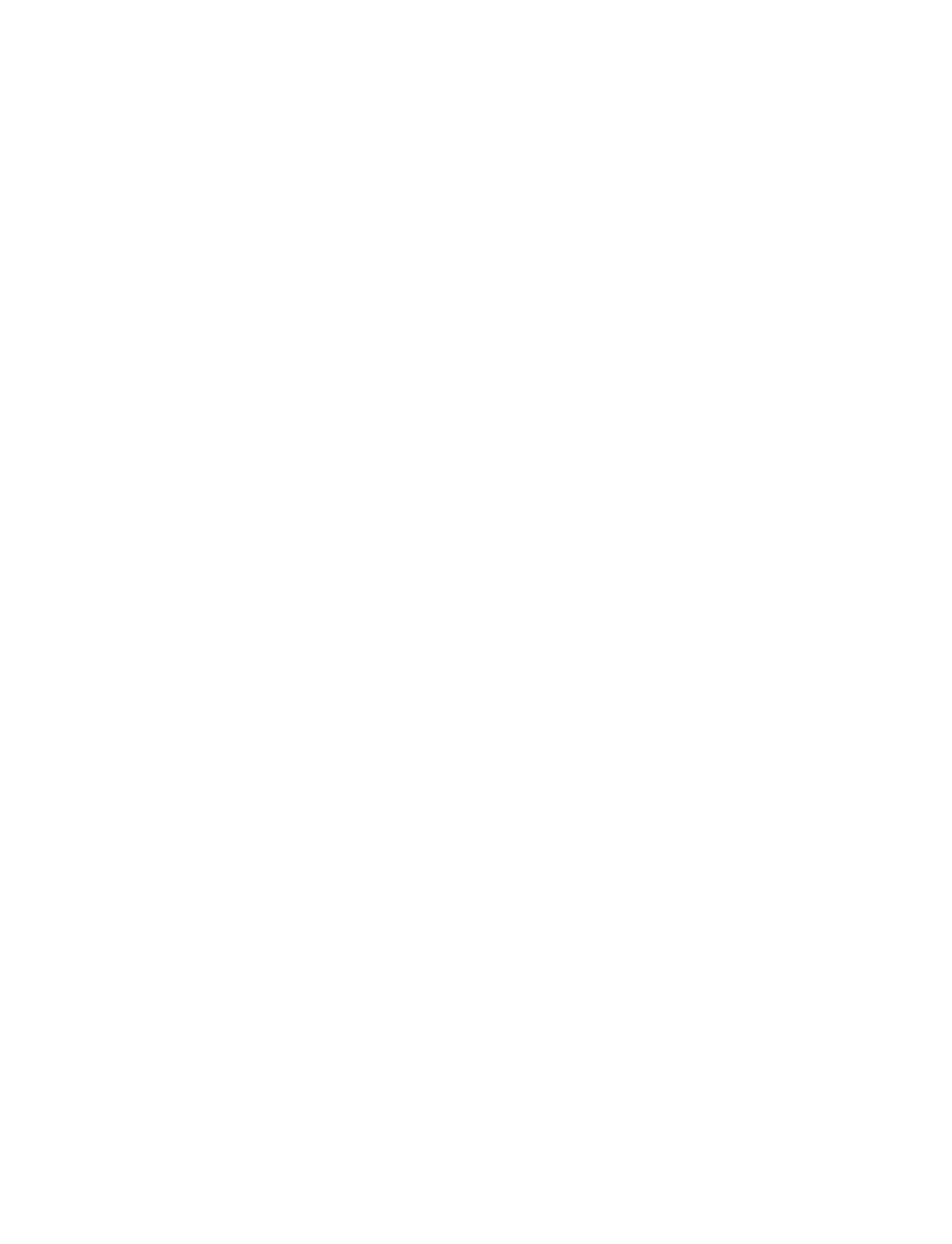## PGA81

### **Cardioid Condenser Microphone**

### PG Alta Microphones

Congratulations on the purchase of a new Shure PG Alta series microphone. The PG Alta series delivers professional quality audio at an affordable price, with solutions for capturing nearly any source, including voice, acoustic instruments, drums, and amplified electric instruments. Suitable for live and studio applications, PG Alta microphones are built to last, and meet the same rigorous quality testing standards that make all Shure products trustworthy and reliable.

### General Rules for Use

- Do not cover any part of the microphone grille with your hand, as this will adversely affect microphone performance.
- Aim the microphone toward the desired sound source (such as the talker, singer, or instrument) and away from unwanted sources.
- Place the microphone as close as practical to the desired sound source.
- Work close to the microphone for extra bass response.
- Use only one microphone to pick up a single sound source.
- For better gain before feedback, use fewer microphones.
- Keep the distance between microphones at least three times the distance from each microphone to its source ("three to one rule").
- Place microphones as far as possible from reflective surfaces.
- Add a windscreen when using the microphone outdoors.
- Avoid excessive handling to minimize pickup of mechanical noise and vibration.

### Phantom Power

All condenser microphones require phantom power to operate. This microphone performs best with a 48 V DC supply (IEC-61938), but it can operate with lower voltages.

Phantom power is provided by the mixer or audio interface that the microphone is connected to, and requires the use of a **balanced** microphone cable: XLRto-XLR or XLR-to-TRS. In most cases, there is a switch or button to activate the phantom power. See the user guide for the mixer or interface for additional information.

### Proximity Effect

Directional microphones progressively boost bass frequencies as the microphone is placed in closer proximity to the source. This phenomenon, known as proximity effect, can be used to create a warmer, more powerful sound.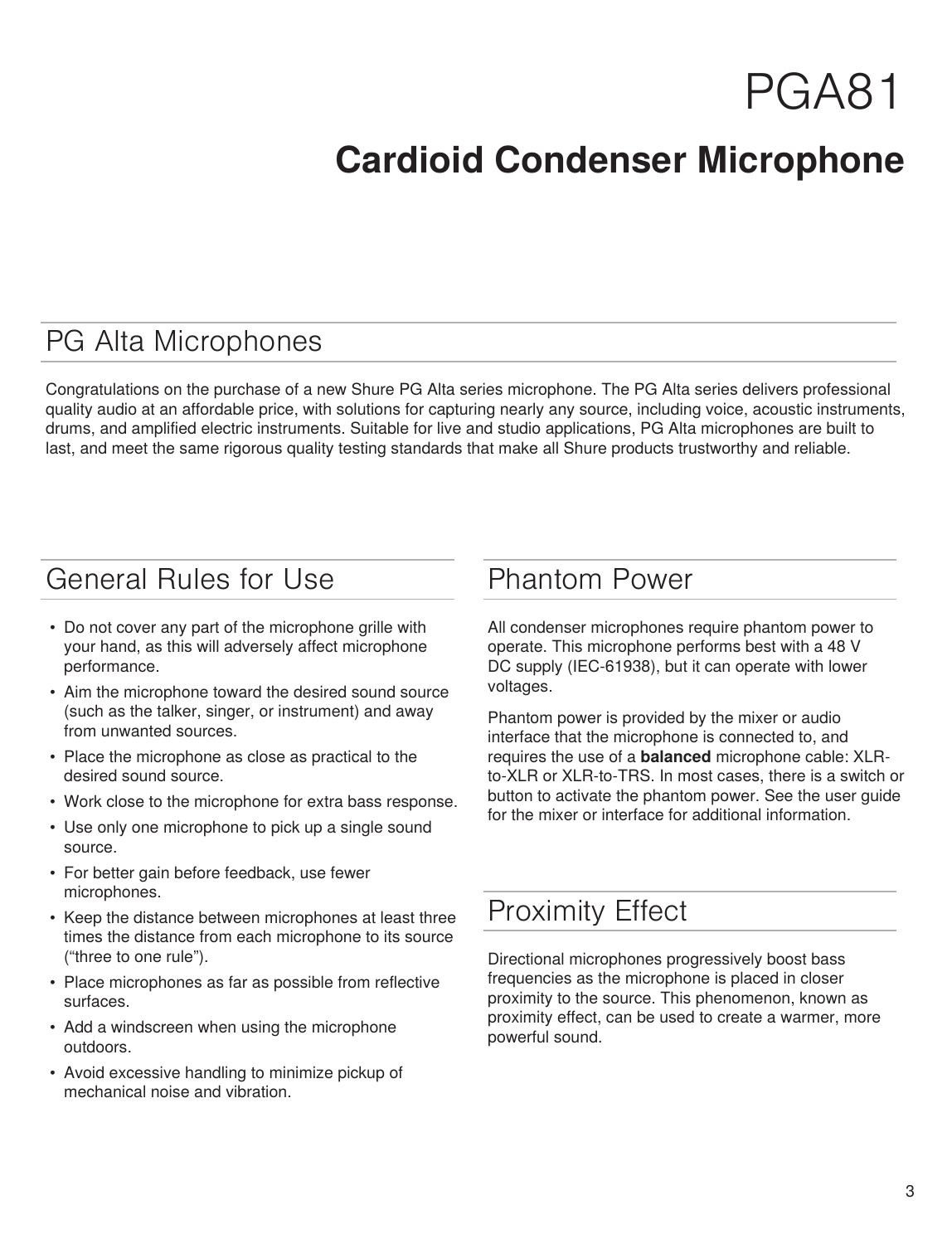### Avoiding Pickup of Unwanted Sound Sources

Place the microphone so that unwanted sound sources, such as monitors and loudspeakers, are directly behind it. To minimize feedback and ensure optimum rejection of unwanted sound, always test microphone placement before a performance.



### **Recommended Loudspeaker Locations for Cardioid Microphones**

### Applications

The following table provides a basic starting point for several instruments. Shure offers additional educational publications on microphone placement and recording techniques. Visit www.shure.com for more information.

| Application                                              | Distance from source   | <b>Tips</b>                                                                                                                                                                                                                                                               |
|----------------------------------------------------------|------------------------|---------------------------------------------------------------------------------------------------------------------------------------------------------------------------------------------------------------------------------------------------------------------------|
| Acoustic guitar                                          | 6-12 inches (15-30 cm) | Place near the sound hole for a full sound, or near the 12th fret for<br>a balanced, natural sound.                                                                                                                                                                       |
| Drums                                                    | 3-6 feet (1-2 m)       | Place in front of the drum kit to capture more of the kick drum, or as<br>an overhead (above the kit, facing down) to capture more cymbals.<br>Consider using additional Shure microphones placed on individual<br>drums for more mixing flexibility and a thicker sound. |
| Amplifiers                                               | 1-6 inches (2-15 cm)   | Aim towards the center of the speaker for a clear, aggressive<br>sound, or towards the edge of the speaker for a mellow sound.                                                                                                                                            |
| Strings or horns                                         | 1-6 feet (30 cm - 2 m) | For a single instrument, place the microphone close to the source.<br>For a horn or string section, arrange players at an equal distance<br>from the microphone.                                                                                                          |
| Full band                                                | 3-10 feet (1-3 m)      | Face the microphone towards the group, centered between<br>instruments.                                                                                                                                                                                                   |
| Auxiliary<br>percussion<br>(congas,<br>tambourine, etc.) | 6-12 inches (15-30 cm) | Aim the microphone away from other instruments on stage for<br>better isolation.                                                                                                                                                                                          |

**Tip:** Close microphone placement results in a full sound due to the proximity effect. Placing the microphone farther from the source results in more room ambience.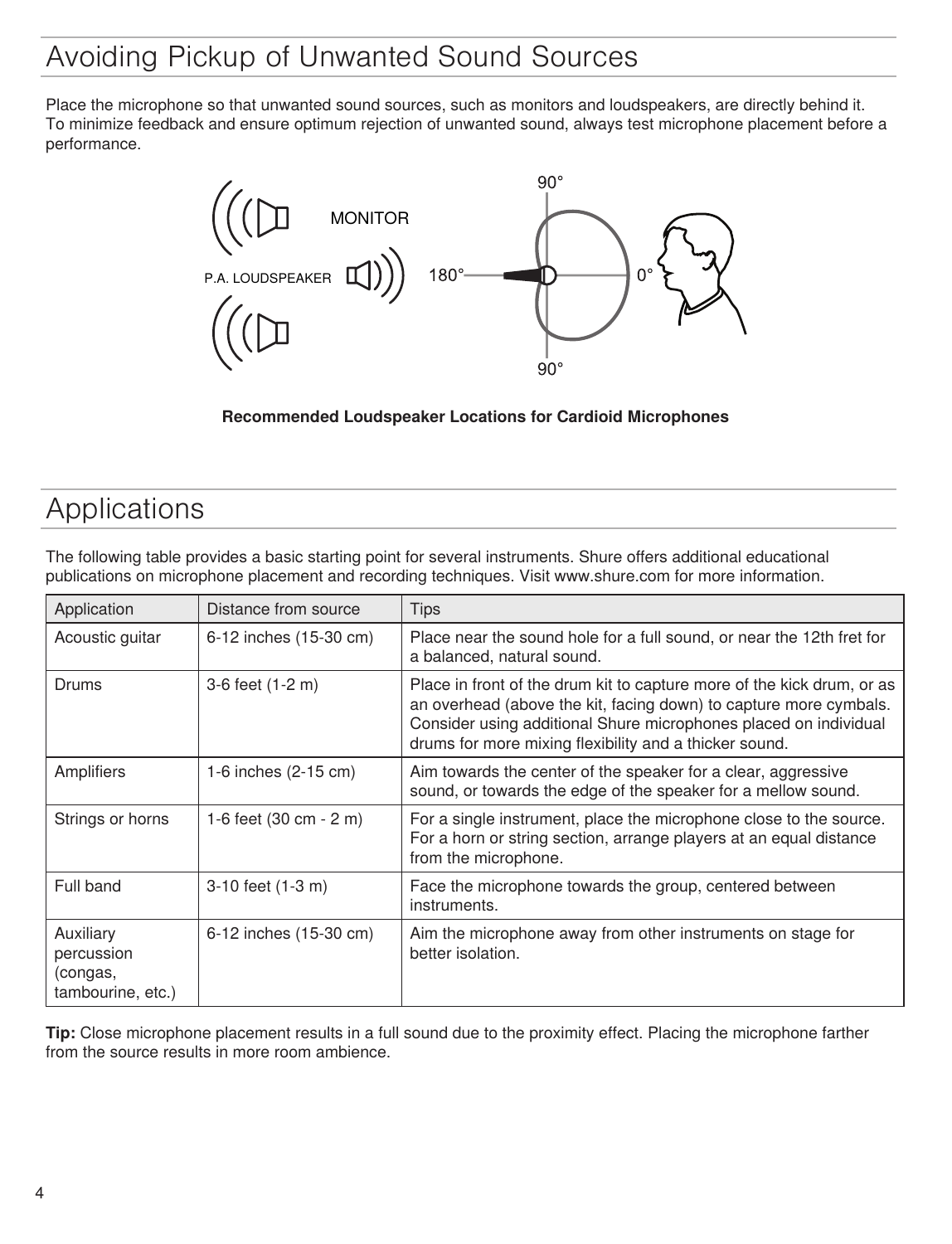### Microphone Techniques for Stereo Recording

Stereo recording using two microphones adds realism by capturing sound similar to the way that humans hear. Panning (directing the signals left and right) adds width and directionality when listening on stereo systems or headphones.

**Tip:** Panning the signals farther apart increases stereo separation and width. Be careful of panning too far, as it may result in a hollow sound in the middle of the stereo field.

### **① X-Y Coincident Pair**

The X-Y technique provides excellent phase coherency because sound arrives simultaneously at both microphones.

**Placement:** Set up the microphones with the capsules close together, but not touching. Experiment with angles between 90 and 120 degrees to capture the full width of the source.



### **② ORTF**

Developed as a French broadcasting standard, ORTF technique replicates the spacing and angle of human ears. It provides a natural, wide sound.

**Placement:** Angle the microphones at 110°, with the capsules 17 cm apart.



### **③ A/B Spaced Pair**

Spaced pair recording can deliver a dramatic stereo effect because sound arrives at each microphone at a slightly different time, providing the listener with timing cues that localize sounds.



#### **Note:**

For drum overheads, the snare drum should be equidistant from each microphone to achieve a tight, focused sound. Use a measuring tape or piece of string to verify this distance.

### Optional Accessories and Replacement Parts

| Microphone Clip for SM58, SM57, SM87A, Beta 87A, Beta  <br>87C, PGA57, PGA58, PGA48, PGA81 | A25D |
|--------------------------------------------------------------------------------------------|------|
| Black Foam Windscreen for PGA81, SM94 and SM137 A3WS                                       |      |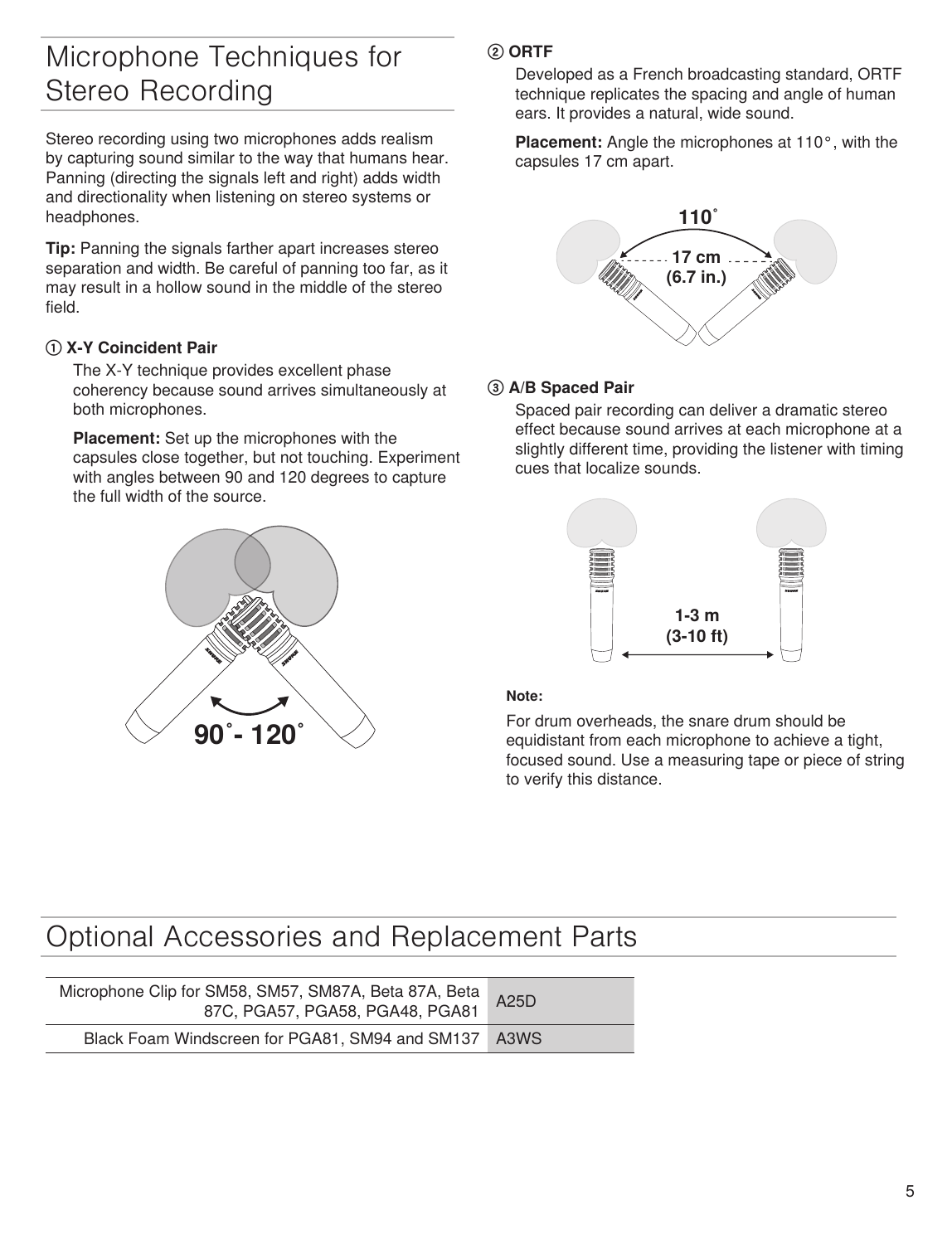### **Specifications**

#### **Type**

Electret Condenser

**Polar Pattern**

Cardioid

#### **Frequency Response** 40 to 18,000 Hz

### **Output Impedance**

at 1 kHz, open circuit voltage 600 Ω

### **Sensitivity**

at 1 kHz, open circuit voltage

-48.5 dBV/Pa[1] (3.8 mV)

#### **Maximum SPL**

1 kHz at 1% THD, 1 kΩ load, typical

129.5 dB SPL

#### **Polarity**

Positive pressure on diaphragm produces positive voltage on pin 2 with respect to pin 3

#### **Connector**

Three-pin professional audio (XLR), male

#### **Weight**

186 g (0.4 lbs)

#### **Housing**

Cast Zinc

#### **Power Requirements**

11 to 52 V DC phantom power (2.0 mA)

[1] 1 Pa=94 dB SPL



**Frequency Response**



**Polar Pattern**

### **Certifications**

This product meets the Essential Requirements of all relevant European directives and is eligible for CE marking.

The CE Declaration of Conformity can be obtained from: www.shure.com/europe/compliance

Authorized European representative: Shure Europe GmbH Headquarters Europe, Middle East & Africa Department: EMEA Approval Jakob-Dieffenbacher-Str. 12 75031 Eppingen, Germany Phone: 49-7262-92 49 0 Fax: 49-7262-92 49 11 4 Email: info@shure.de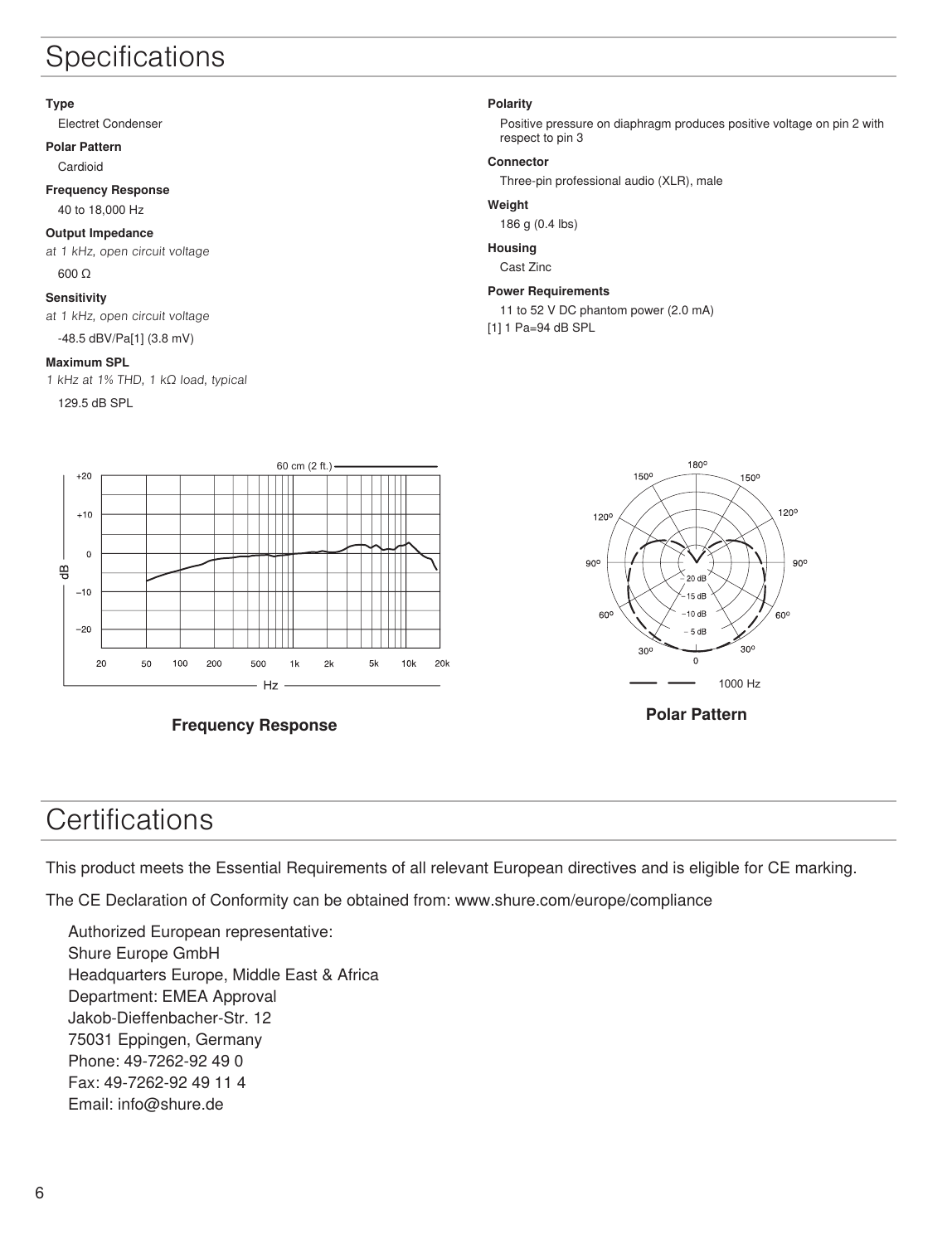

(0.9 in.)

**Overall Dimensions Dimensions hors tout Gesamtabmessungen Dimensiones Totales Dimensioni generali Dimensões totais габаритные размеры Totale Afmetingen 全体寸法 전체 치수 外形尺寸 外形尺寸 Keseluruhan Dimensi**